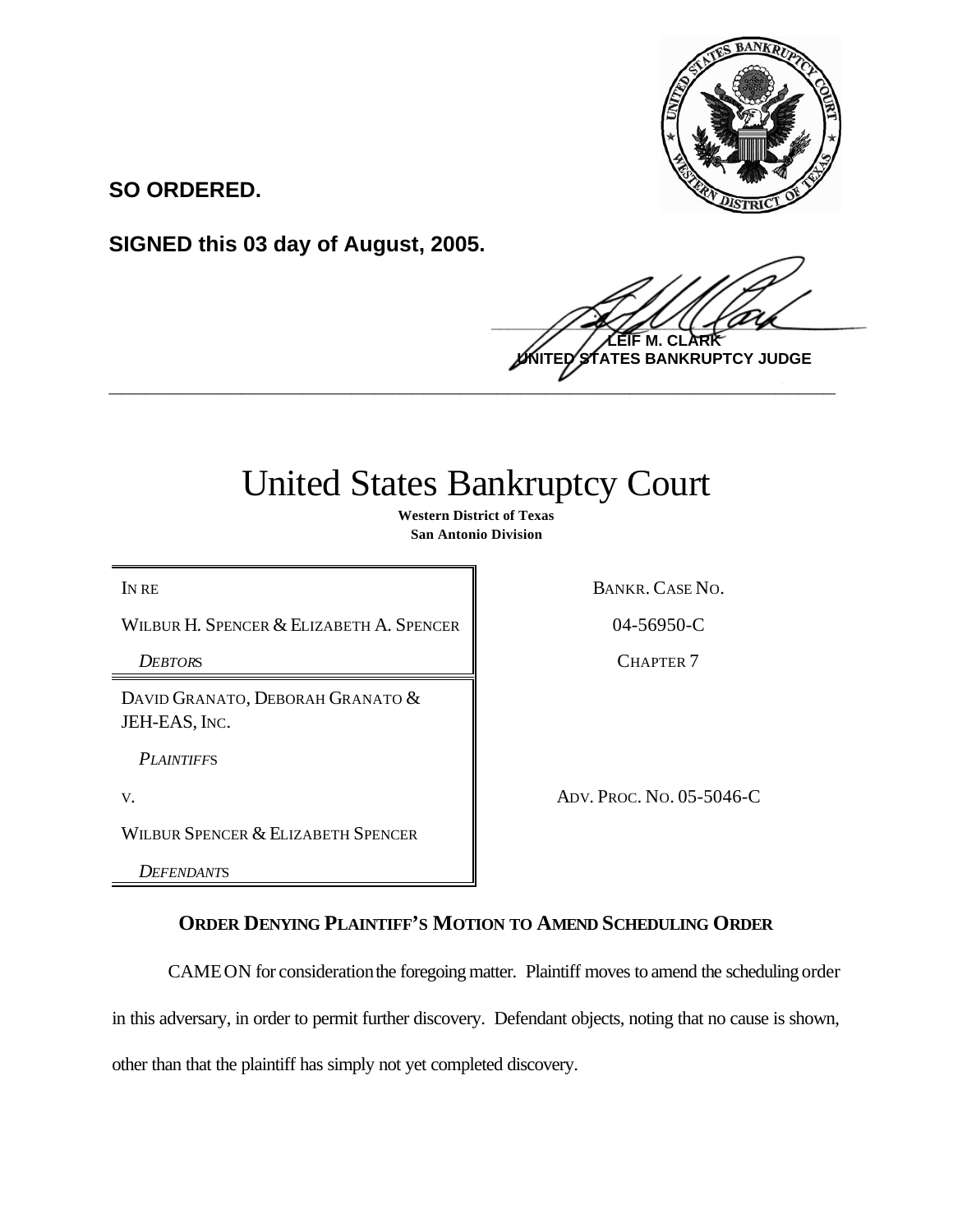A review of the docket shows that a hearing was held on June 7, 2005, on the objection of these plaintiffs to the defendants' claimed exemptions. At that hearing, both parties agreed that there were present commonissues offact that made trialofthat objectionappropriate to be combined with trial of this adversary proceeding. The parties also agreed that the discovery deadline in the adversary proceeding should be extended, to accommodate additional discovery relevant to the added objection to exemption. No party at that time indicated any need for additional time to conduct their discoverywithrespect to the adversary proceeding itself.

The court, after considering the parties' presentations, agreed to extend the discovery deadline in this adversary proceeding to August 1, 2005. The deadline for dispositive motions was extended to August 16, 2005. The docket call setting for September 7, 2005 was retained. *See* Order [#8] Regarding Scheduling Order (June 23, 2005).

This motion to further amend the scheduling order was filed on Friday, June 29, 2005. The deadline for completion of discovery was the following Monday, August 1, 2005. The last-minute motion does not explainwhy the discoverysought hadnot beensought earlier. It simply says that defendants need more time. Defendants gave no indication at the hearing in early June (when the discovery deadline was first extended *to* August 1, 2005) that they were having difficulty getting discovery. If there was a problem getting the discovery they needed, then it was incumbent upon the plaintiffs to alert the court to the problem at that time. According to the defendants'response to this motion, plaintiffs have propounded four sets of discovery *requests* to four different banks on August 1, 2005 – the verydaydiscoverywasto have been completed. No explanation is offered for why these discovery requests were not or could not have been propounded months ago.